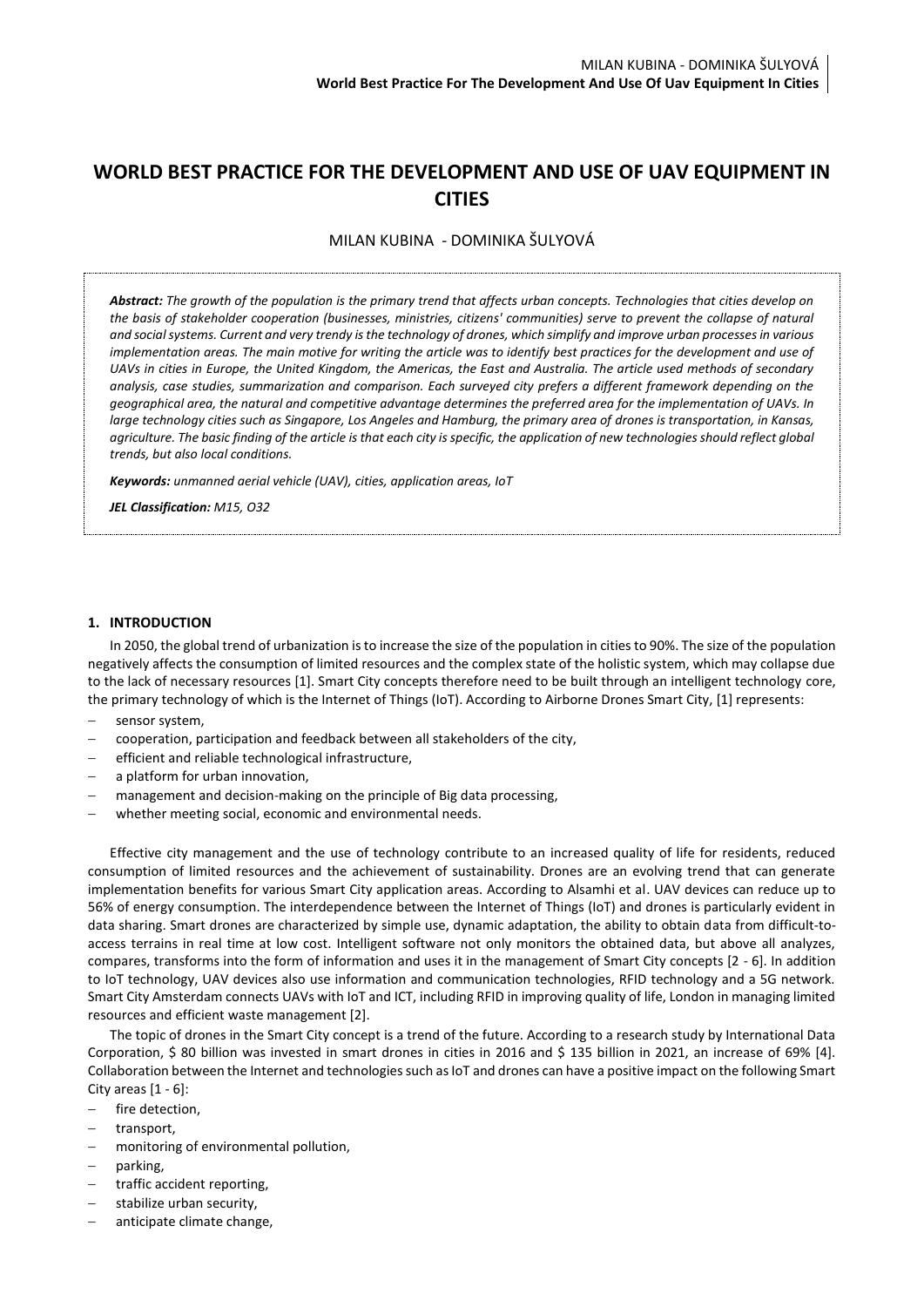# MILAN KUBINA - DOMINIKA ŠULYOVÁ **World Best Practice For The Development And Use Of Uav Equipment In Cities**

- − increase the quality of health services,
- − geodetic works and mapping,
- deliveries of goods,
- − crowd management,
- − agriculture,
- improving the quality of life,
- − real-time data collection,
- reducing energy consumption,
- animal monitoring, etc.

## **2. METHODOLOGY**

The main motive for writing the article was to identify best practices for the development and use of UAVs in cities in Europe, the United Kingdom, the Americas, the East and Australia. Within the article, the method of secondary analysis of professional literature in Chapter 1 was used. The results (Chapter 3) were analyzed and summarized through case studies, which were selected in terms of:

- − the geographical layout of the cities so that all areas are covered, i. e. Europe, the United Kingdom, the Americas, the East and Australia,
- time criterion, i. e. case studies, articles and surveys must not be older than 2016 inclusive,
- the thematic focus was to reflect the development and use of UAV facilities in cities.

In the last Chapter 4, the method of summarizing and comparing common and different elements, used according to the analysis of case studies, was used.

# **3. RESULTS**

Based on the results from Unmanned Airspace, GovTechBiz, Manning and Reznik, the following list of best practices of sites that use UAVs was selected in Table 1.

|      |                 | Area                 |                   |                           |  |  |
|------|-----------------|----------------------|-------------------|---------------------------|--|--|
|      | <b>Europe</b>   | <b>Great Britain</b> | America           | <b>East and Australia</b> |  |  |
| City | <b>Brussels</b> | <b>Bradford</b>      | Ensenada          | Shanghai                  |  |  |
|      | Gent            | London               | Boston            | Chiba City                |  |  |
|      | St Truiden      | Preston              | Oklahoma          | Kanagawa                  |  |  |
|      | Plovdiv         | Southampton          | <b>Dallas</b>     | Canterbury                |  |  |
|      | Hamburg         |                      | City of San Diego | Queenstown                |  |  |
|      | Ingolstadt      |                      | City of Reno      | Singapore                 |  |  |
|      | Varsaw          |                      | Kansas            | Dubai                     |  |  |
|      | Berne           |                      | Lee County        |                           |  |  |
|      | Lugano          |                      | North Carolina    |                           |  |  |
|      | Zurich          |                      | North Dakota      |                           |  |  |
|      |                 |                      | San Francisco     |                           |  |  |
|      |                 |                      | Raleigh           |                           |  |  |
|      |                 |                      | Las Vegas         |                           |  |  |
|      |                 |                      | Albuquerque       |                           |  |  |
|      |                 |                      | San Jose          |                           |  |  |

### **Table 1** List of best practices of sites within the use of UAVs

Source: own processing according to [7 - 9]

# **Europe**

Cities in the geographical area of Europe cooperate within the so-called UAM, i. e. Urban air mobility [7]. Brussels and Ghent are cooperating in the development of drones in healthcare, for example in the form of application prototypes of unmanned ambulances. The test center is located in St Truiden [7].

The Bulgarian city of Plovdiv uses drones for traffic management, safety, efficient provision of medical services or fast delivery of consumer goods. In addition to UAM concepts and advanced technology, UAV devices are also supported by the Ministry of Transport and the Department of Information and Communication Technologies and the Aeronautical Research Institute focusing on space technologies [7].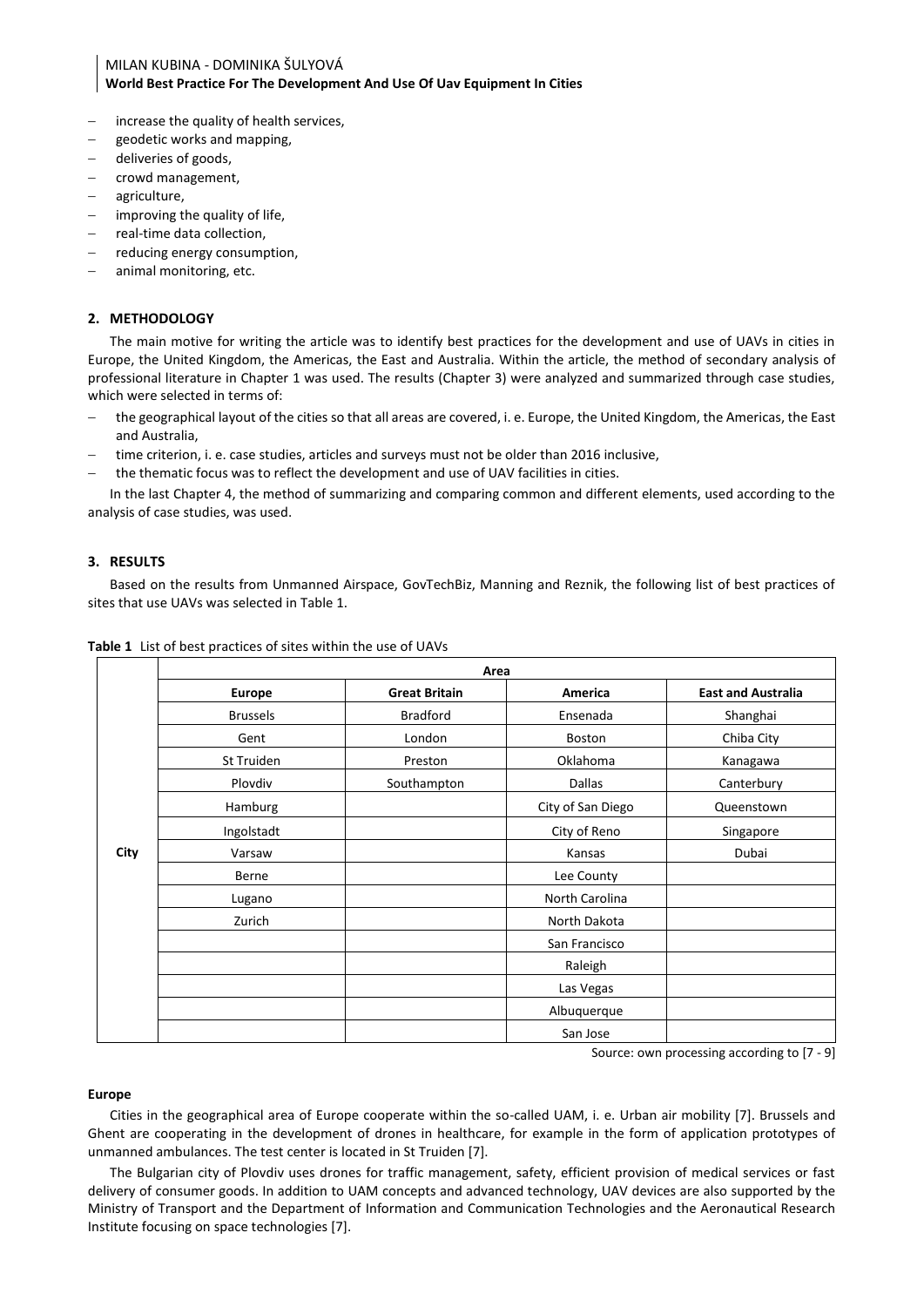German cities such as Hamburg and Ingolstadt are developing drones that support the maintenance of port bridges and industrial turbines. In addition to industry, the projects are also supported by universities and aviation institutions, such as Airbus and Lufthansa, including the Audi car group [7].

In Warsaw there is a radar portal called DroneRADAR, which manages up to 40,000 flights in 1 year [7].

Berne applies drones to the postal services sector. Within the medical environment, small packages or blood samples are transported by UAVs between the hospital and 56,000 inhabitants. The delivery network of packages from online sales also operates in Zurich, this service and technology are implemented by companies such as Daimler. Mercedes, Matternet and Siroop implemented test flights as early as 2017 [7].

### **Great Britain**

Bradford, London, Preston and Southampton are managed and controlled by NESTA Flying High. Drone testing is carried out in numerous rural areas with low population density [7]. UAVs are used in the UK in [7]:

- − agriculture,
- − healthcare,
- security.
- environmental protection,
- flood management.

#### **America**

The city of Ensenada uses drones to support policing and stabilize order and security. The new technology has reduced the number of thefts by 30% and crime by 10% over a period of 6 months [7].

UAVs in Boston may operate commercially with a license from the Federal Aviation Administration (FAA) [7].

US cities, including Oklahoma, are participating in the UAS IPP project, i. e. integration of drones. Radars on drones streamline operation at night and during the day, predict weather conditions and monitor visibility in the field [7].

Dallas and Los Angeles plan to implement UAV taxis in transportation by 2023. Research and initial prototype designs have continued since 2018 [7].

In San Diego, drones deliver packages and monitor border crossings, helping to create a safe city environment. The aim of the new forms of UAV based on the 5G network is to communicate and obtain information from autonomous vehicles and to build the interoperability of Smart City [7].

City of Reno focuses on the drone delivery of medical equipment and supplies, such as defibrillators or weather monitoring [7, 8].

The Kansas Department of Transportation prefers UAV use in rural agriculture, based on sensors, optical networks, and current satellites [7, 8].

Lee County primarily uses drones in the form of satellite communications or mosquito protection, which are widely reproduced in the geographical area [8].

North Carolina prefers UAV technology to support small and medium-sized businesses in the application area of customer distribution.

North Dakota uses drone data to support management and decision-making for aerospace systems, training and associated processes [8].

San Francisco has a drone support community of up to 2,000 members. UAV equipment and their management is not only a popular work activity, but also a leisure activity. The city of San Jose has the same group of enthusiasts, supporting the development of new technologies in Silicon Valley, for example. Drones and their understanding create the so-called drone culture, which is reinforced by the annual exhibitions of these drones [9].

A military base in Las Vegas uses drones in the desert area. The city also applies drones to business activities or invests in the development of future UAV taxis [9].

Tourist destination Rio Grande is located in the city of Albaquerque, which uses drones in photos and videos of this natural site. In addition, UAVs mediate city security by monitoring borders and monitoring the smuggling of illegal goods from Mexico to America [9].

#### **East and Australia**

Shanghai residents obtain food through drone distribution from Alibaba from 100 different restaurants [7].

Chiba City in Japan controls its airspace through drones. Kanagawa Prefecture, in collaboration with the private sector, has developed a network to control several drones that operate independently on a 4G network. Since March 2017, drones have also been used in the Fukushima area of Minamisoma [7].

The New Zealand airline is participating in drone projects and testing with Zephyr Airworks. The main goal of the project is to develop and implement a Cora flying taxi for the Canterbury and Queenstown area [7].

The Ministry of Transport and the Civil Aviation Authority in Singapore are working together to create a prototype autonomous aircraft, the successful first flight of which took place in 2017 at a local university. Cape in Jordan also wants to create drones as separate aircraft. [7]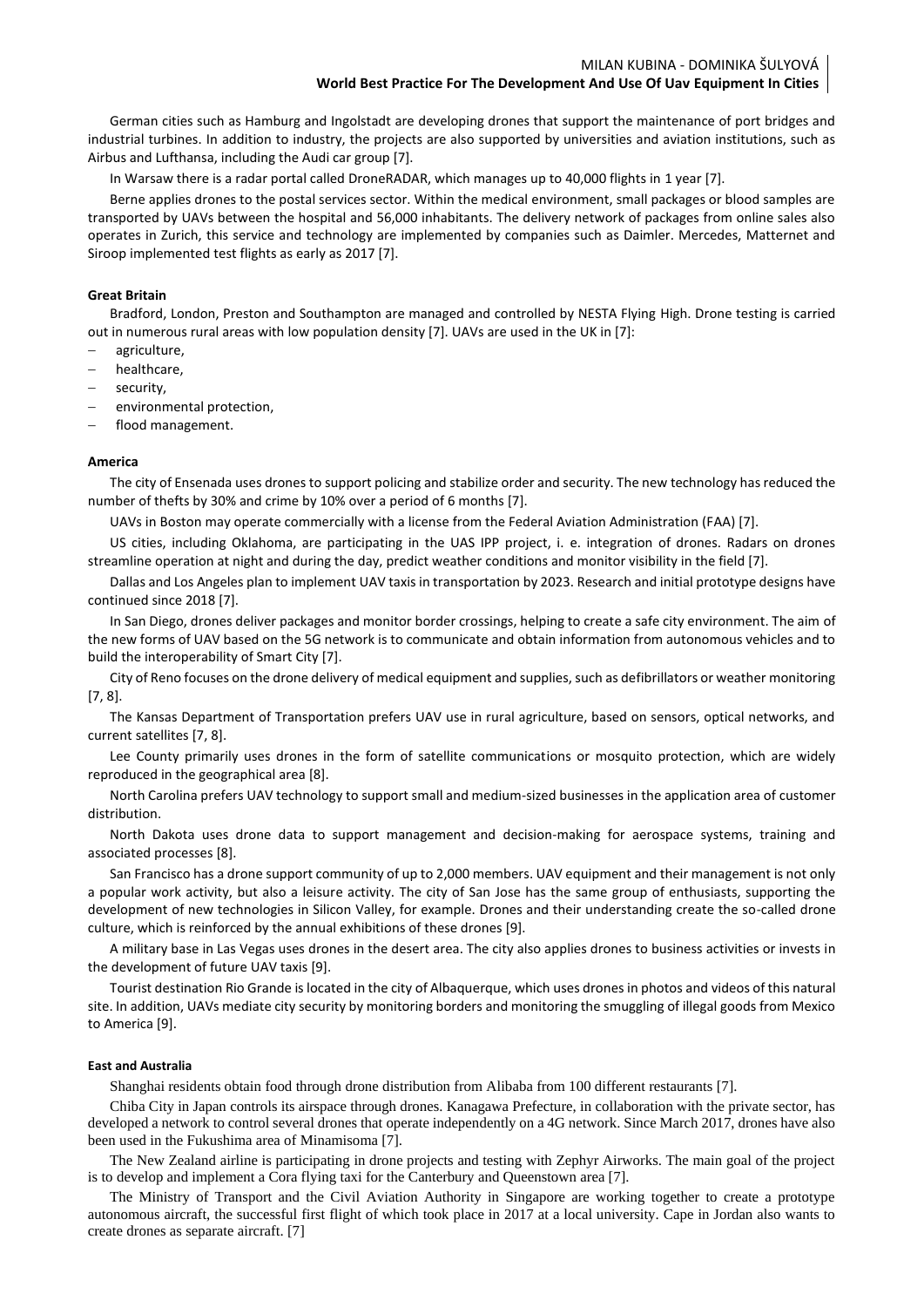# MILAN KUBINA - DOMINIKA ŠULYOVÁ **World Best Practice For The Development And Use Of Uav Equipment In Cities**

Dubai prefers drone taxi services and air force. The city has created a detailed database on UAV facilities, which contains information on location, flight duration, altitude, direction, speed or deviation from the flight path [7].

# **4. DISCUSSIONS AND CONCLUSIONS**

The following Table 2 summarizes the common and different elements of UAV use in selected areas of Europe, the United Kingdom, the Americas, the Far East and Australia. The common elements are represented by a cross.

|                          | Area                      |                      |                           |                           |  |
|--------------------------|---------------------------|----------------------|---------------------------|---------------------------|--|
| Element                  | <b>Europe</b>             | <b>Great Britain</b> | America                   | East and<br>Australia     |  |
| <b>UAM</b> framework     | x                         |                      |                           |                           |  |
| Healthcare               | x                         | x                    | x                         |                           |  |
| Test centers             | X                         | x                    | x                         | X                         |  |
| Transport                | x                         |                      | x                         | x                         |  |
| Security                 | X                         | x                    | x                         |                           |  |
| Distribution             | $\boldsymbol{\mathsf{x}}$ |                      | $\mathsf{x}$              | $\boldsymbol{\mathsf{x}}$ |  |
| Maintenance              | x                         |                      |                           |                           |  |
| NESTA Flying High        |                           | x                    |                           |                           |  |
| Agriculture              |                           | x                    | $\mathsf{x}$              |                           |  |
| Environmental protection |                           | x                    |                           |                           |  |
| Flood management         |                           | x                    |                           |                           |  |
| Tourism                  |                           |                      | x                         |                           |  |
| UAS IPP                  |                           |                      | $\boldsymbol{\mathsf{x}}$ |                           |  |

Source: own processing according to [7 - 9]

Chapter 3 and Table 2 resulted in a single common element of test centers. In Europe, the United Kingdom and the United States, the common elements are the use of drones for health and safety. The United Kingdom and America prefer drones for agricultural activities in their cities. US, Australian and Eastern and European cities support the business sector by drone deliveries directly to customers' homes, including transportation solutions such as UAVs.

The use of UAV technology in cities brings strategic management the opportunity to effectively improve and simplify processes in various application areas. The best practices for the development and use of drones are cities from geographical areas of Europe (10 cities), the United Kingdom (4 cities), the Americas (15 cities), the East and Australia (7 cities). Each area prefers a different drone control framework and has testing centers (universities, military bases, businesses, etc.). The preference for a particular application area depends on the natural conditions of the city, for example, the rural area of Kansas in America prefers agriculture. The most preferred areas for the implementation of UAV facilities in the urban concept in general, based on the findings of the article, are:

- transport and healthcare,
- security and distribution.

# **Acknowledgement:**

This publication was realized with support of Operational Program Integrated Infrastructure 2014 - 2020 of the project: Intelligent operating and processing systems for UAVs, code ITMS 313011V422, co-financed by the European Regional Development Fund.



# **EUROPEAN UNION**

**European Regional Development Fund** OP Integrated Infrastructure 2014 - 2020